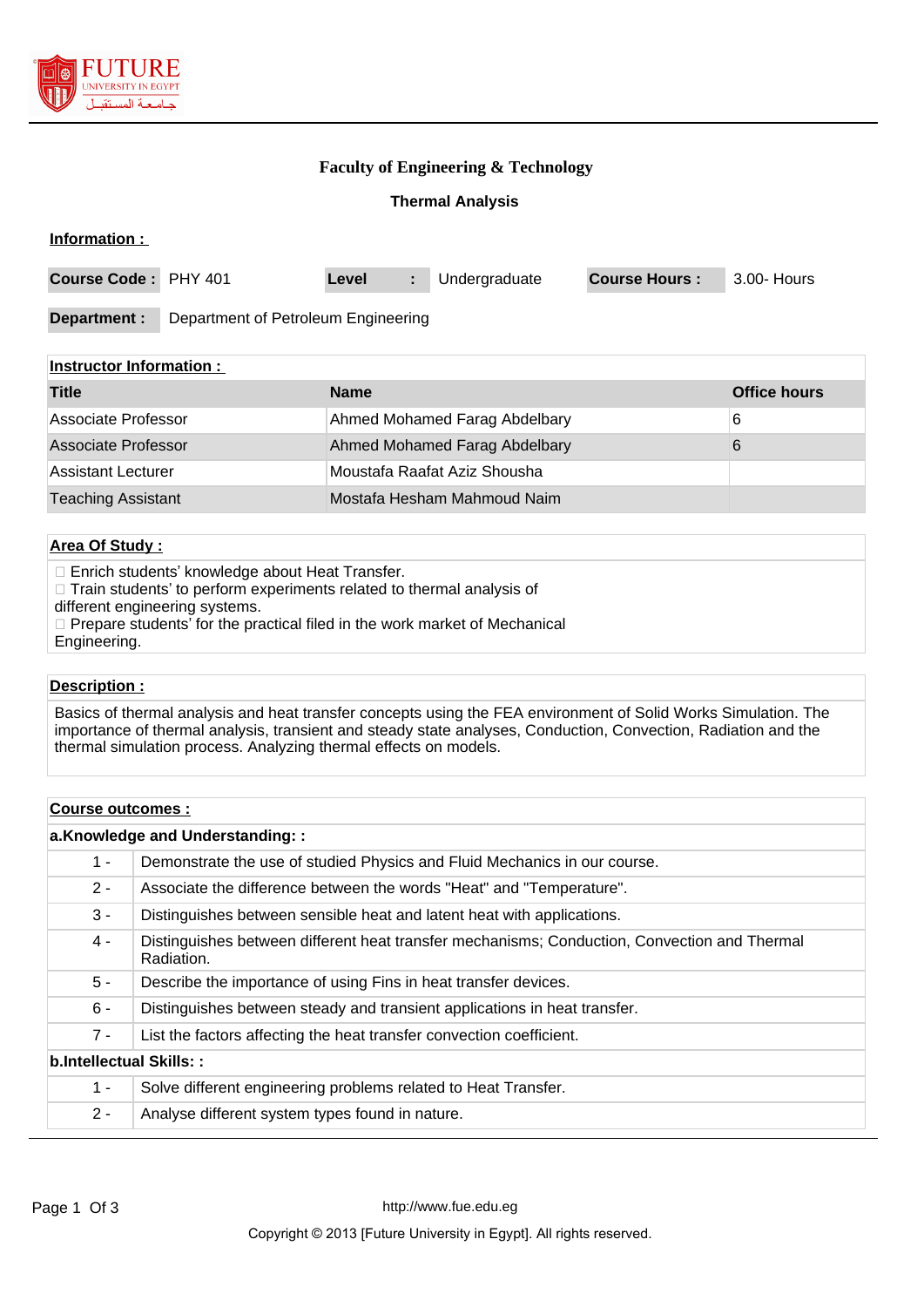

| $3 -$                                        | Deduce Heat equations.                                                                                |  |  |
|----------------------------------------------|-------------------------------------------------------------------------------------------------------|--|--|
| <b>c.Professional and Practical Skills::</b> |                                                                                                       |  |  |
| 1 -                                          | Evaluate the performance of thermal devices.                                                          |  |  |
| $2 -$                                        | Practice basic experiments on Heat Transfer.                                                          |  |  |
| $3 -$                                        | Follow up safety requirements at experimental work and observe the appropriate steps to manage risks. |  |  |
| $4 -$                                        | Analyse experimental results.                                                                         |  |  |
| 5 -                                          | Write a technical report on a project or an assignment.                                               |  |  |
| d. General and Transferable Skills::         |                                                                                                       |  |  |
| $1 -$                                        | Write a technical report on a project or an assignment.                                               |  |  |
| $2 -$                                        | Refer to relevant literatures.                                                                        |  |  |

## **Course Topic And Contents :**

| <b>Topic</b>                      | No. of hours Lecture |   | <b>Tutorial / Practical</b> |
|-----------------------------------|----------------------|---|-----------------------------|
| Introduction to Heat Transfer     | 9                    | 6 | 3                           |
| <b>Conduction Heat Transfer</b>   | 10                   | 6 | 4                           |
| <b>Extended Surfaces (Fins)</b>   | 12                   | 6 | 6                           |
| <b>Transient Heat Conduction</b>  | 9                    | 6 | 3                           |
| Introduction to Convection        | 6                    | 3 | 3                           |
| <b>External Forced Convection</b> | 9                    | 6 | 3                           |
| <b>Internal Forced Convection</b> | 11                   | 6 | 5                           |
| <b>Free Convection</b>            | 9                    | 6 | 3                           |

# **Teaching And Learning Methodologies :**

| Lecture |
|---------|
|---------|

Problem solving

Laboratory experiments

Research activity

### **Course Assessment :**

| <b>Methods of assessment</b> | <b>Relative weight % Week No</b> | <b>Assess What</b> |
|------------------------------|----------------------------------|--------------------|
| Assignments                  | 5.00                             |                    |
| Final Exam                   | 40.00                            |                    |
| Lab. Exper.                  | 5.00                             |                    |
| Mid-Exam I                   | 15.00                            |                    |
| Mid- Exam II                 | 15.00                            |                    |
| Oral Exam                    | 5.00                             |                    |
| Participation                | 5.00                             |                    |
| Quizzes                      | 5.00                             |                    |